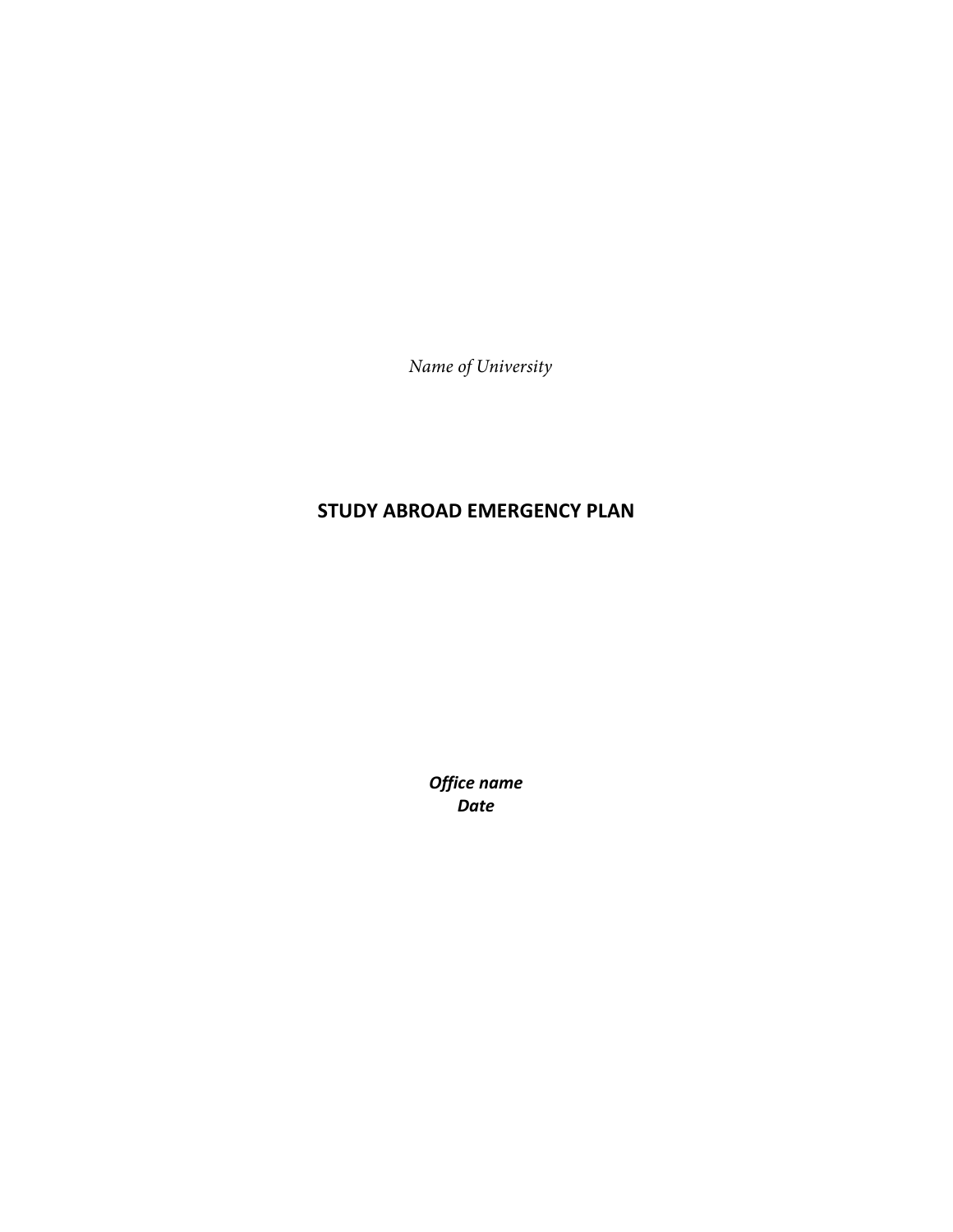## **Contents**

|                                                               |                                                               | 3  |
|---------------------------------------------------------------|---------------------------------------------------------------|----|
|                                                               |                                                               | 4  |
| International Emergency Response Team (IERT) ________________ |                                                               |    |
| Levels of Emergency                                           |                                                               |    |
|                                                               |                                                               |    |
|                                                               |                                                               | 8  |
| <b>Emergency Procedures</b>                                   |                                                               |    |
|                                                               |                                                               |    |
|                                                               |                                                               | 9  |
|                                                               | <b>Emergency Categories &amp; Response Steps</b>              |    |
|                                                               |                                                               |    |
|                                                               | Real Emergency - Level 1 Non-Acute _______________ 9          |    |
|                                                               | Real Emergency - Level 2 Acute ____________________ 10        |    |
|                                                               | Communication with Other Constituencies _____________________ | 12 |
|                                                               |                                                               |    |
| Appendices                                                    |                                                               |    |
|                                                               |                                                               | 13 |
|                                                               | <b>Incident Specific Questions</b>                            | 14 |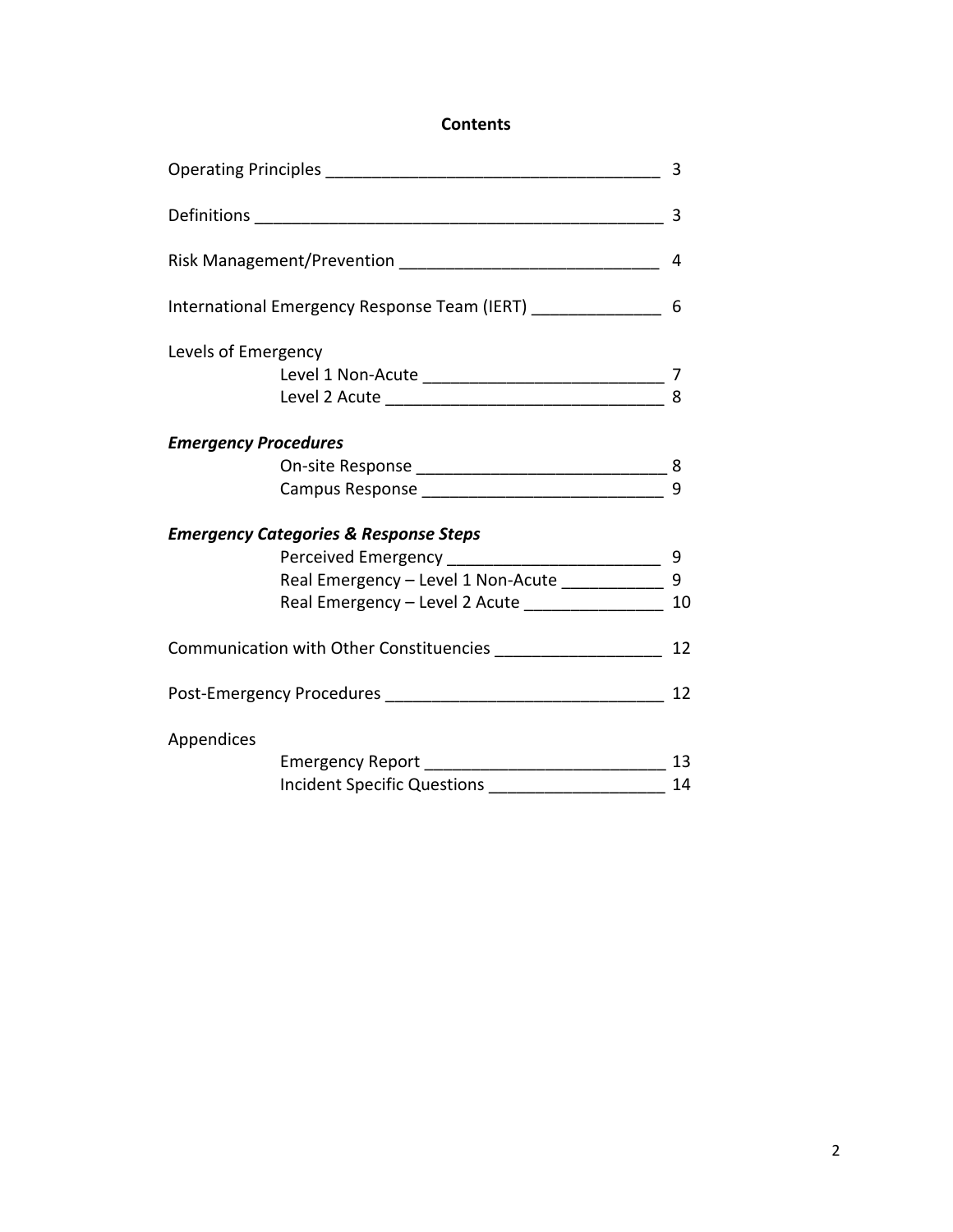## **OPERATING PRINCIPLES**

The following operating principles form the guidelines of these procedures:

- Safety is the number one concern
- Legal liability of the College (and SUNY) and its employees should be considered
- Confidentiality of information must be kept
- Predetermined procedures must be followed

SUNY *[add campus name]* strives to provide its students the opportunity for study abroad experiences through approved academic programs taught in international locations. Because the health and safety of study abroad participants are primary concerns, this policy has been developed to provide useful practical guidance to institutions, faculty/staff, participants, and parents/guardians/ families when they are faced with an emergency abroad. These procedures are meant first and foremost to ensure the safety and well being of participants and faculty.

## *This document outlines the specific procedures for any emergency or crisis involving participants in SUNY* [campus name]'s study abroad programs. Every effort should be made to closely tie these *procedures to the existing "SUNY [campus name] Crisis Intervention Protocols" document held by the Dean of Students.*

This document governs SUNY *[campus name]* international travel programs and exchanges, including facultyc led, semester/year, and international internship programs. It outlines procedures for the College's response to emergencies that affect participants abroad, and calls for predetermined procedures to be followed.

If an emergency occurs during a program operated by another SUNY school or third party provider in which a member of the SUNY *[campus name]* community is participating, the program provider will manage the emergency, and the Office of International Education & Programs (IE&P) will facilitate communication with them and act in accordance with their emergency procedures.

#### **DEFINITIONS**

\_\_\_\_\_\_\_\_\_\_\_\_\_\_\_\_\_\_\_\_

**On-Site Leader:** Designated leader of program. May be a faculty member or international office director, program coordinator, or internship supervisor. A secondary person must be assigned to replace the designated leader if necessary.

Participant: All students, faculty, and staff who are involved with a program abroad.

**Procedure:** A protocol that is followed when a perceived and/or real emergency happens to participants while abroad to reduce the level of risk or provide assistance for the safety of participants.

**Risk:** The possibility that exposure to a hazard will result in a negative consequence:

- Health: physical and psychological condition
- Safety: of an individual or group
- Security: range of conditions in a locale or region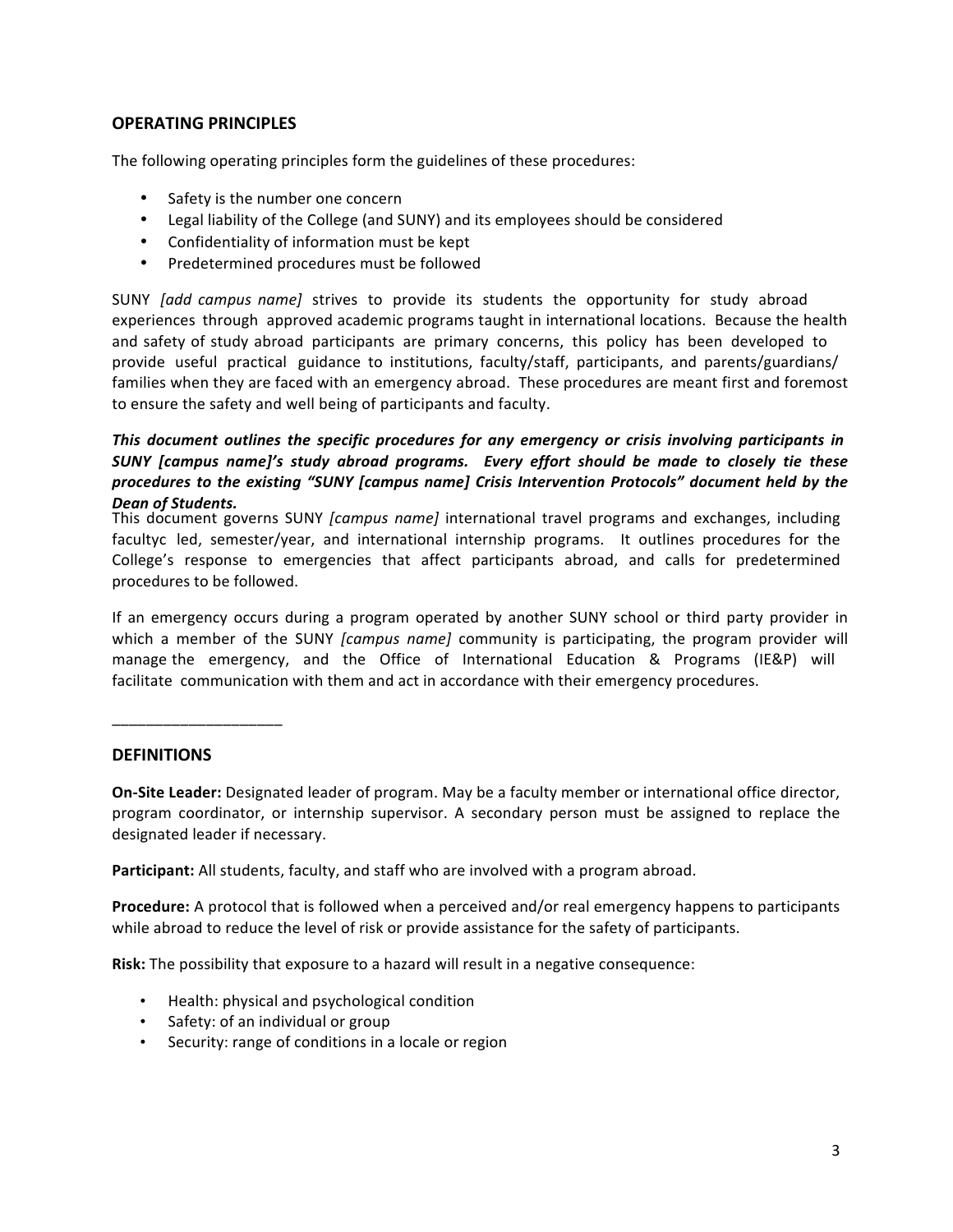**Emergency:** An emergency is any circumstance that poses a genuine risk or disturbance to the safety and well-being of program participants. Emergencies may involve single, multiple, or all program participants, and include, but are not limited to, the following types of events and incidents:

- Political or social turmoil, war, or imminent terrorist threat or attack
- Natural or man-made catastrophes
- Serious physical illness or injuries
- Pandemic outbreak
- Mental/emotional illness
- Accidents or criminal assault
- Sexual aggression, abuse, or harassment
- Missing student
- Student or staff death
- Crisis at home such as family emergency, natural catastrophes, etc.

**Real and Perceived Emergency:** A real or actual emergency is a situation in which there is a real, credible, direct threat to someone associated with the program. A perceived emergency is a situation in which there is no direct threat or harm to anyone associated with the program, but circumstances are perceived as threatening by students, families, university officials, or others. A perceived emergency needs to be treated seriously as it can affect people as strongly as a real emergency.

**Travel Warning:** Official announcement issued by the U.S. Department of State "when longc term, protracted conditions that make a country dangerous or unstable lead the State Department to recommend that Americans avoid or consider the risk of travel to that country. A Travel Warning is also issued when the U.S. Government's ability to assist American citizens is constrained due to the closure of an Embassy or Consulate because of a drawdown of staff." It is SUNY [campus name] policy not to plan or conduct any programs in countries with an existing Department of State Travel **Warning.** In the event where a Travel Warning is issued for a country where a program is in progress, a course of action will be determined based on the nature of the warning and level of emergency. Refer to Emergency Procedures beginning on page 8.

 $\_$ 

## **RISK MANAGEMENT/PREVENTION**

The following pre-departure and in-country preventative measures and responsibilities are designed to educate participants and mitigate risk. Please refer to the Faculty-Led Handbook and Study Abroad Handbook for more details.

## **OFFICE OF INTERNATIONAL EDUCATION & PROGRAMS (IE&P)**

## **Pre-Departure**

- 1. Provide mandatory participant general and site-specific pre-departure orientation that includes topics such as health, safety, and code of conduct, with paper/electronic versions available.
- 2. Make program health, safety, and security information available through the IE&P website, or direct contact with the IE&P.
- 3. Provide participants with emergency cards and the Study Abroad Handbook (electronic).
- 4. Monitor the U.S. Department of State and other official websites and receive regular updates on global situations regarding health and safety.
- 5. Ensure that students have enrolled in the SUNY HTH Study Abroad Insurance plan, or have proven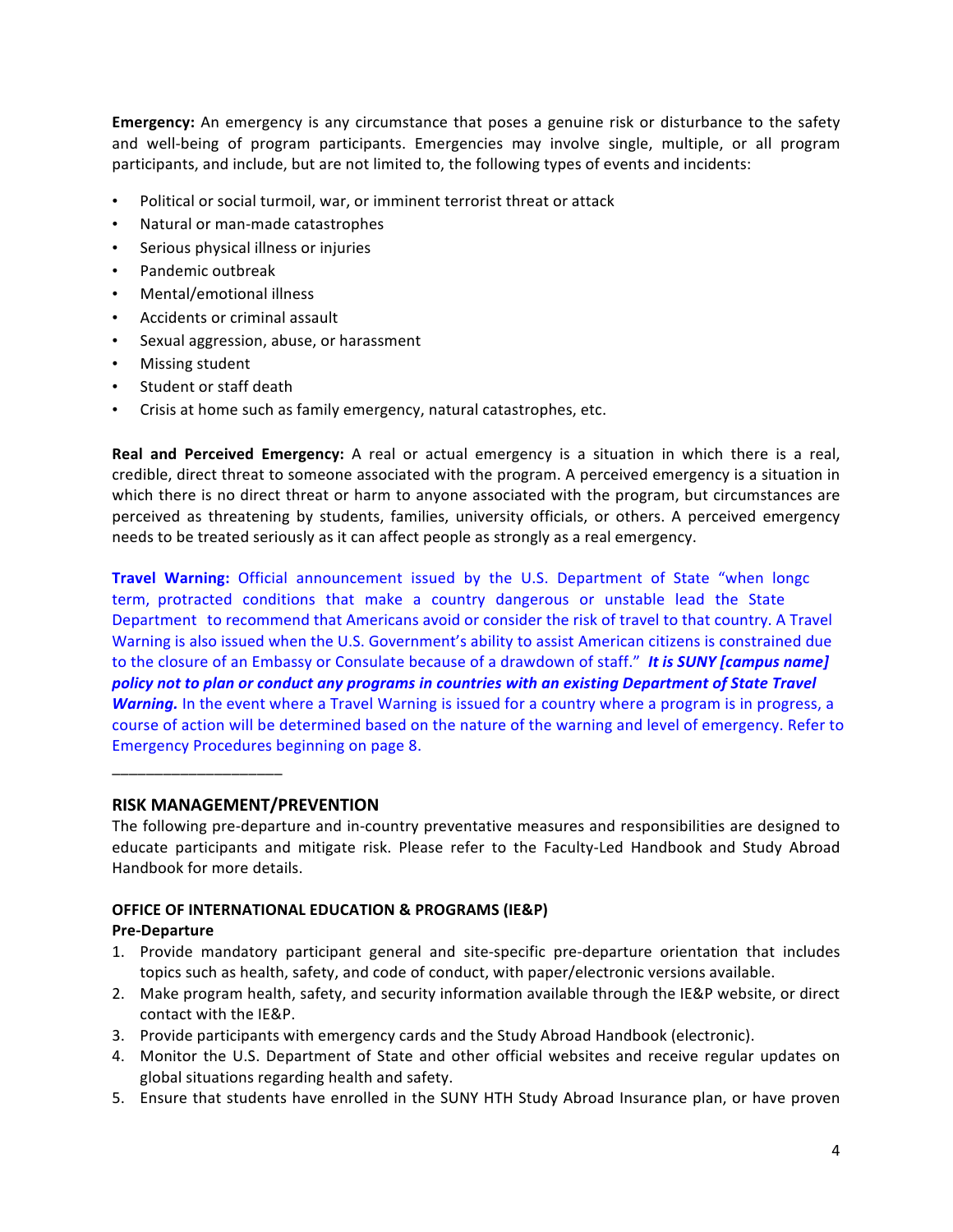they possess the equivalent through a verified waiver process, for the duration of the program.

- 6. Provide On-Site Leader with all student and emergency information (electronic).
- 7. Provide On-Site Leader with assurance that all participants have been cleared judicially.
- 8. Provide University Police with temporary contact information for any traveling IE&P staff.

## **In Country**

- 1. Monitor the U.S. Department of State and other official websites for updates on global situations regarding health and safety.
- 2. Maintain contact with On-Site Leader and/or students.

## **ON-SITE LEADER (for faculty-led programs)**

## **Pre-Departure**

- 1. Acknowledge receipt and review of International Emergency Plan.
- 2. Develop a program-specific emergency action plan. (This is a required component of the *Faculty-Led* Study Abroad Course Proposal Form which faculty must use to garner approval for their faculty-led program):
	- a. Outline the arrangements to be used for in-country travel and who will provide it.
	- b. Describe steps that will be taken to protect students in the event of civil unrest or natural disasters to which the region is prone. Please speak as well to other risks, such as communicable diseases present in the area (e.g. malaria, hepatitis, avian flu, etc.), high crime rates, unsafe local transportation students may use in their free time, etc. Discuss the safety measures that are in place for these risks.
	- c. Provide information on the resources to which the faculty member would turn for assistance if a participant were in need of medical or psychiatric care during the program. Speak to the steps that will be taken to secure medical treatment for sick students and/or possible evacuation.
	- d. With guidance from HTH Worldwide Insurance Services, identify the location of the nearest reputable medical facilities, as well as English-speaking doctors and psychologists, in the absence of campus-based support services.
- 3. Provide site-specific orientation sessions.
- 4. Provide students with his/her contact information while abroad (cell phone, email address, etc.).
- 5. Discuss emergency procedures with students and designate a student leader who will be briefed on emergency plan.
- 6. Submit emergency contact information, complete itinerary, and emergency action plan for the program to IE&P.

## **In Country**

- 1. Promptly notify the College in the event of an emergency (see Emergency Procedures below). Carry a cell phone at all times, locate nearest landline phone, and research the availability of alternative communication methods.
- 2. Establish emergency meeting locations and other on-site emergency logistics and share with IE&P.
- 3. Maintain a current list of contact information for all participants, including non-program travel/activities, and share updates with IE&P.
- 4. Provide regular updates to IE&P.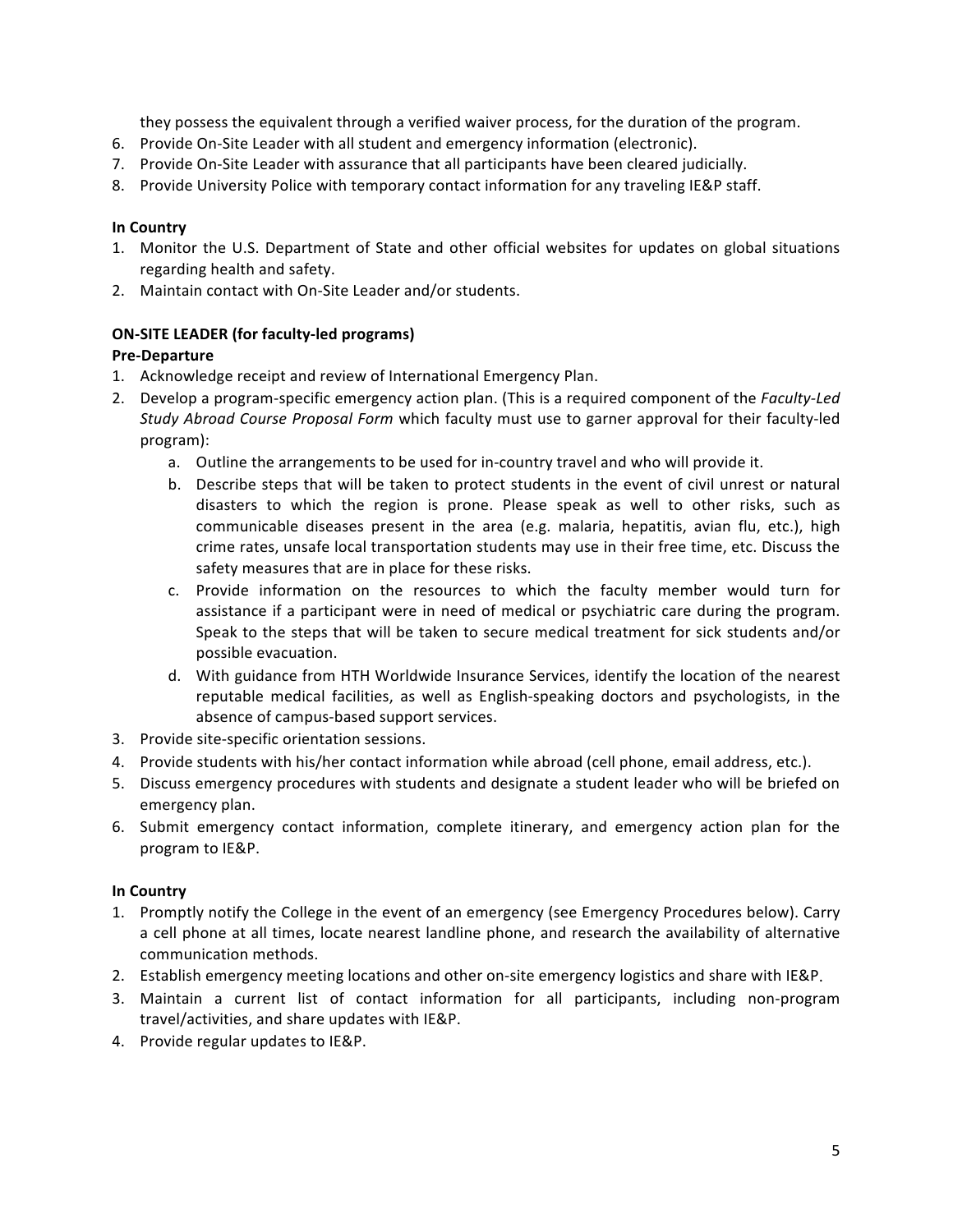## **STUDENT**

## **Pre-Departure**

- 1. Sign and submit SUNY Overseas Academic Programs forms: Agreement and Release for Study *Abroad, Student Health Information, a*nd *Judicial Review* to the IE&P by a designated deadline. *[link to site where the form is available]*
- 2. Update IE&P with any changes to family and emergency contact information, health status, or insurance coverage.
- 3. Attend all pre-departure orientation sessions or make other arrangements with IE&P staff.
- 4. Sign up with the U.S. Department of State Smart Traveler Enrollment Program (STEP).
- 5. Provide the IE&P with a copy of passport and flight itinerary.

## **In Country**

\_\_\_\_\_\_\_\_\_\_\_\_\_\_\_\_\_\_\_\_

- 1. Provide director and appropriate on-site personnel with travel plans and contact information prior to traveling independently while abroad.
- 2. Remain aware of health, safety, and political climate in the host country.
- 3. Stay in communication with a parent, friend, or other family member in home country.

# **International Emergency Response Team (IERT)**

The International Emergency Response Team (IERT) is responsible for general oversight of emergency situations abroad and decides what actions need to be taken. Items to be considered by the IERT include:

- immediate measure(s) to secure the safety of the program participants and On-Site Leader
- identification of other issues that may be incurred as a consequence of the emergency
- appropriate steps to be taken on-site abroad and on campus
- necessary correspondence with program participants, staff members, host institutions, program providers, parents, media, and other constituencies
- lockdown plans until evacuation, if needed
- suspension or cancelation of the on-going and/or future programs

The IERT is usually composed of the following individuals. Depending on the nature of the emergency, it may include other members of the college community.

| <b>Member</b>                                          | <b>Roles and Responsibilities</b>                                                                                                                                                                                                                                                                       |
|--------------------------------------------------------|---------------------------------------------------------------------------------------------------------------------------------------------------------------------------------------------------------------------------------------------------------------------------------------------------------|
| Dean of Students                                       | Assist the Director of IE&P with management of the emergency.<br>Brief senior administration about the emergency in collaboration<br>with the Director of IE&P. Convene IERT and designate personnel<br>to perform the tasks as appropriate.                                                            |
| Director, International Education<br>& Programs (IE&P) | Coordinate the efforts to respond to an emergency. Brief IERT<br>members as new information becomes available. Communicate<br>with students on the affected program and their emergency<br>contact individual(s). Serve as designated liaison/contact with<br>HTH Worldwide and MEDEX Assist providers. |
| Coordinator, Student Study                             | Work with Director of IE&P to maintain contact and information                                                                                                                                                                                                                                          |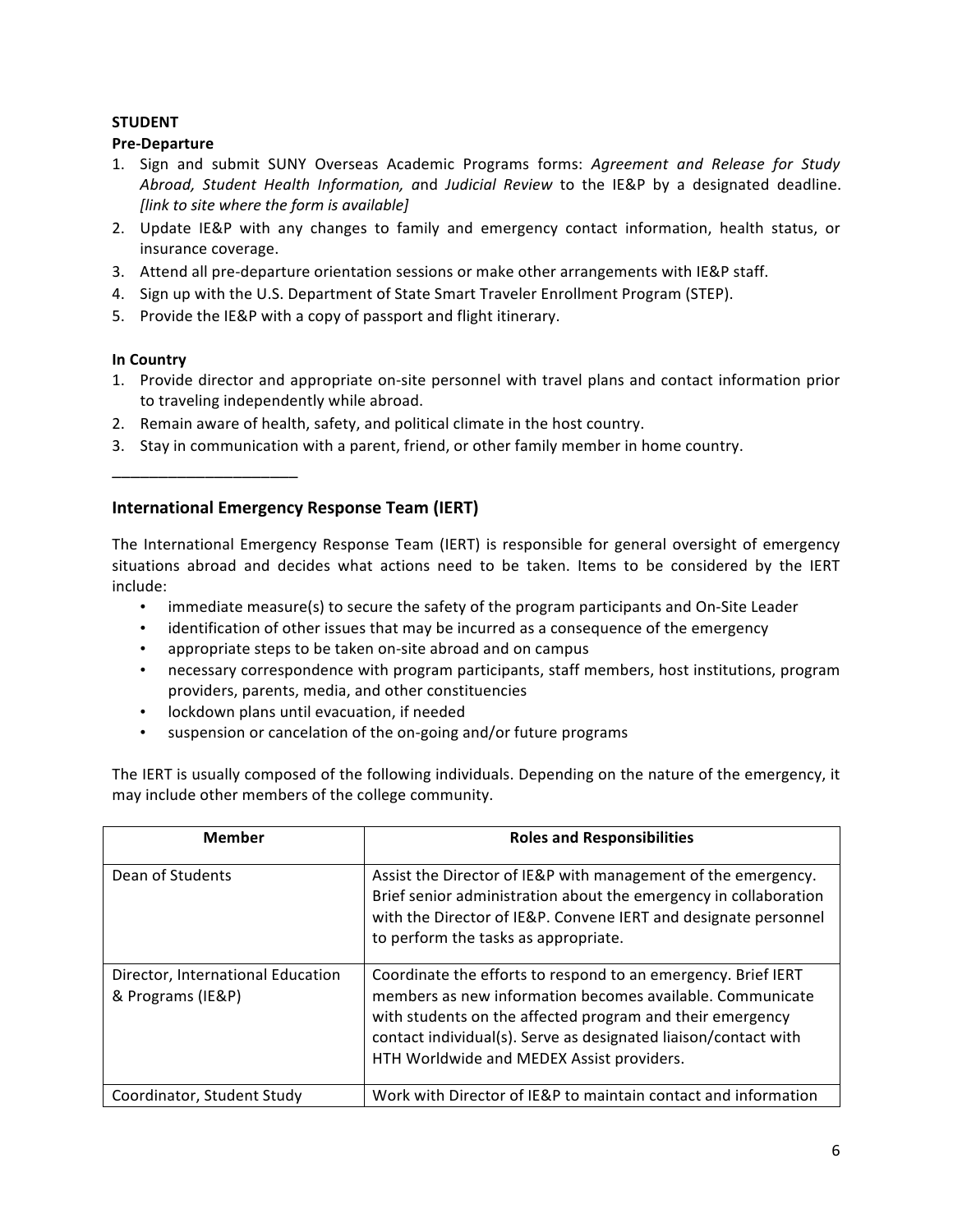| Abroad & Exchange                              | flow. Keep logs for information. Coordinate information flow with<br>program participants.                                                                                                       |
|------------------------------------------------|--------------------------------------------------------------------------------------------------------------------------------------------------------------------------------------------------|
| On-Site Leader                                 | Assist with management of the emergency. Provide a conduit for<br>information.                                                                                                                   |
| Chief of University Police                     | Provide general safety guidance and emergency management<br>oversight.                                                                                                                           |
| Media and Government Relations<br>Manager      | Distribute all SUNY [campus name] communications during<br>emergency to media, and international communication to<br>students, faculty and staff who are not directly affected by the<br>crisis. |
| Director of Student Health (if<br>appropriate) | Provide general health/medical guidance where necessary.                                                                                                                                         |
| Legal Counsel                                  | Assist the IERT with briefing of legal liability issues and provide<br>some legal guidance as appropriate concerning the event. SUNY<br>Legal Counsel to be included as needed.                  |

## **LEVELS OF EMERGENCY**

\_\_\_\_\_\_\_\_\_\_\_\_\_\_\_\_\_\_\_\_

Incidents such as:

- loss of passport/petty theft
- single minor injury not requiring hospitalization
- change of transportation modes/routes in cases where transportation generally does not pose a safety risk
- significant change in itinerary when travel is not within/to an area cautioned against within U.S. State Department country-specific information, etc.

These incidents are handled on location by the On-Site Leader, who communicates the incident to the IE&P. The emergency designations below warrant campus staff involvement and activation of the International Emergency Plan.

## LEVEL 1

Level 1 or non-acute emergency is an occurrence or the potential for an occurrence that requires a response beyond a routine capacity. It is a real emergency, but not acute enough to warrant convening the International Emergency Response Team.

## *Examples – Level 1 Emergency*

## **See page 9 for Level 1 emergency procedures.**

Single, non-life-threatening injury which requires hospitalization; change of transportation modes/routes in cases where the new mode/route may pose a safety risk; significant change in itinerary when travel is within/to an area cautioned against within U.S. State Department country-specific information, etc.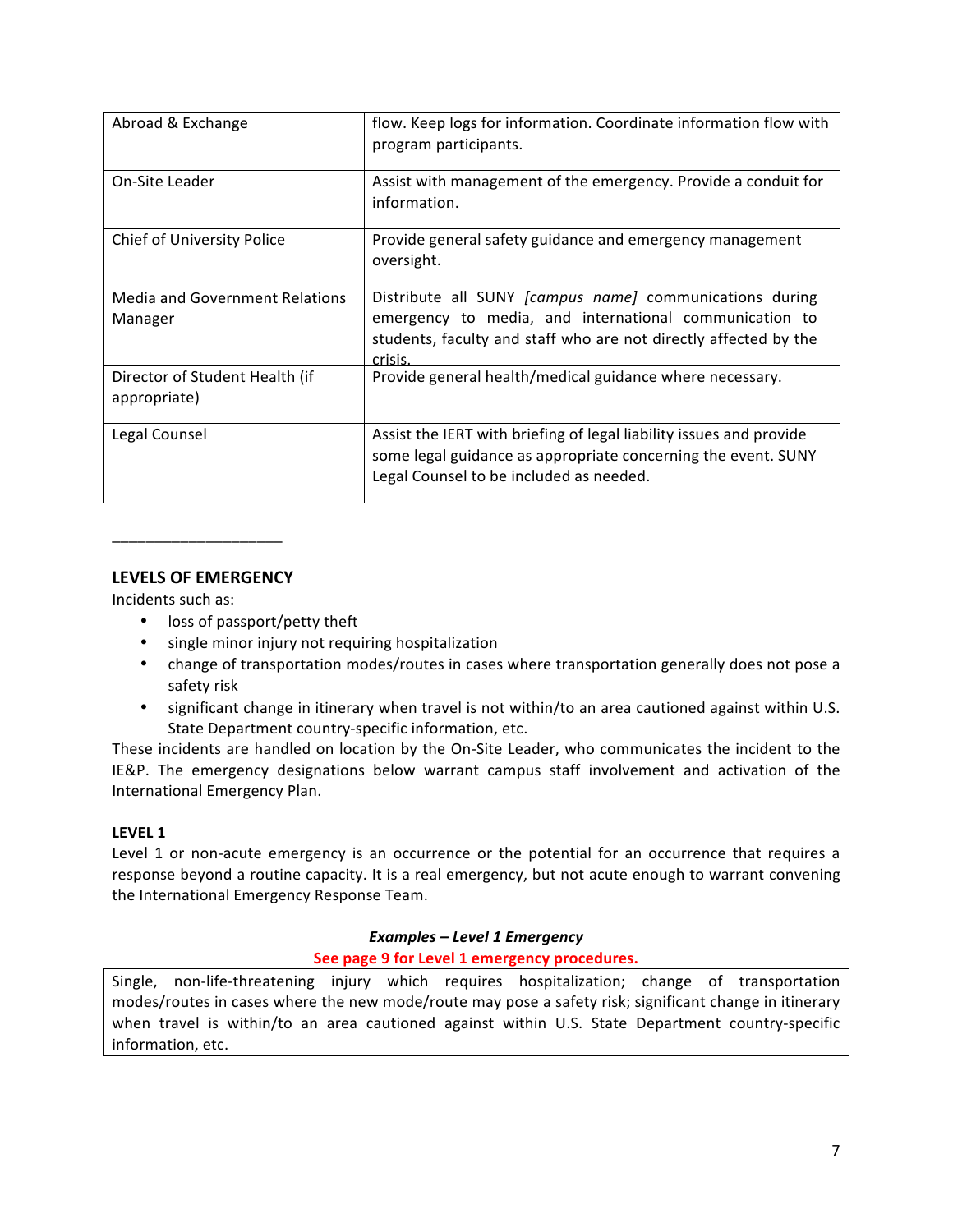## **LEVEL 2**

Level 2 or an acute emergency is an extraordinary event or the potential for an extraordinary event that requires a response beyond a routine capacity. It is a real emergency that warrants convening the International Emergency Response Team.

#### *Examples – Level 2 Emergency*

#### **See page 10 for Level 2 emergency procedures**

Arrest or impending arrest, multiple illnesses or injuries that require hospitalization; death; natural or man-made catastrophe; threat to public welfare including bomb threats, protests/riots, hostage situation, individual violence, violent crimes, etc.; community health issues including infectious disease outbreaks, terrorist threats or possibility of war in the proximity of the study abroad site, etc.

\_\_\_\_\_\_\_\_\_\_\_\_\_\_\_\_\_\_\_\_

#### **EMERGENCY PROCEDURES**

## **ON-SITE RESPONSE**

#### **Immediate**

If an emergency, perceived or real, is identified, the On-Site Leader should:

- 1. Make sure all program participants are safe; know where they are and how they can be reached. If needed, develop lockdown plans until evacuation.
- 2. Ensure that a participant who has been injured or requires psychiatric attention receives medical and/or mental health services.
- 3. Contact local law enforcement officers and/or U.S. Embassy/Consulate for advice and assistance if immediate danger exists.
- 4. Contact University Police at SUNY *[campus name] (phone number)*. Be prepared to provide the following information to create an International Emergency Report (Appendix 1):
	- Your name and the program name/location
	- Contact information
	- Nature of emergency
	- What actions have been taken thus far
- 5. Wait for a campus or IE&P staff member to contact you for further information and instructions.

#### **Follow-Up**

After the immediate response has been taken and an International Emergency Report has been made, the On-Site Leader should:

- 1. Keep a chronological log of all actions and correspondences. Keep records of what happens, what actions are taken and when, who talks with whom and when, and what follow-up actions are necessary.
- 2. Maintain frequent communication with IE&P staff, understanding the guidelines contained within FERPA.
- 3. Assess the emotional and physical needs of participants and provide necessary support. Remind them of appropriate behaviors.
- 4. Reevaluate the planned activities for the program and make adjustments in consultation with IE&P as needed to avoid additional stress or risk to participants.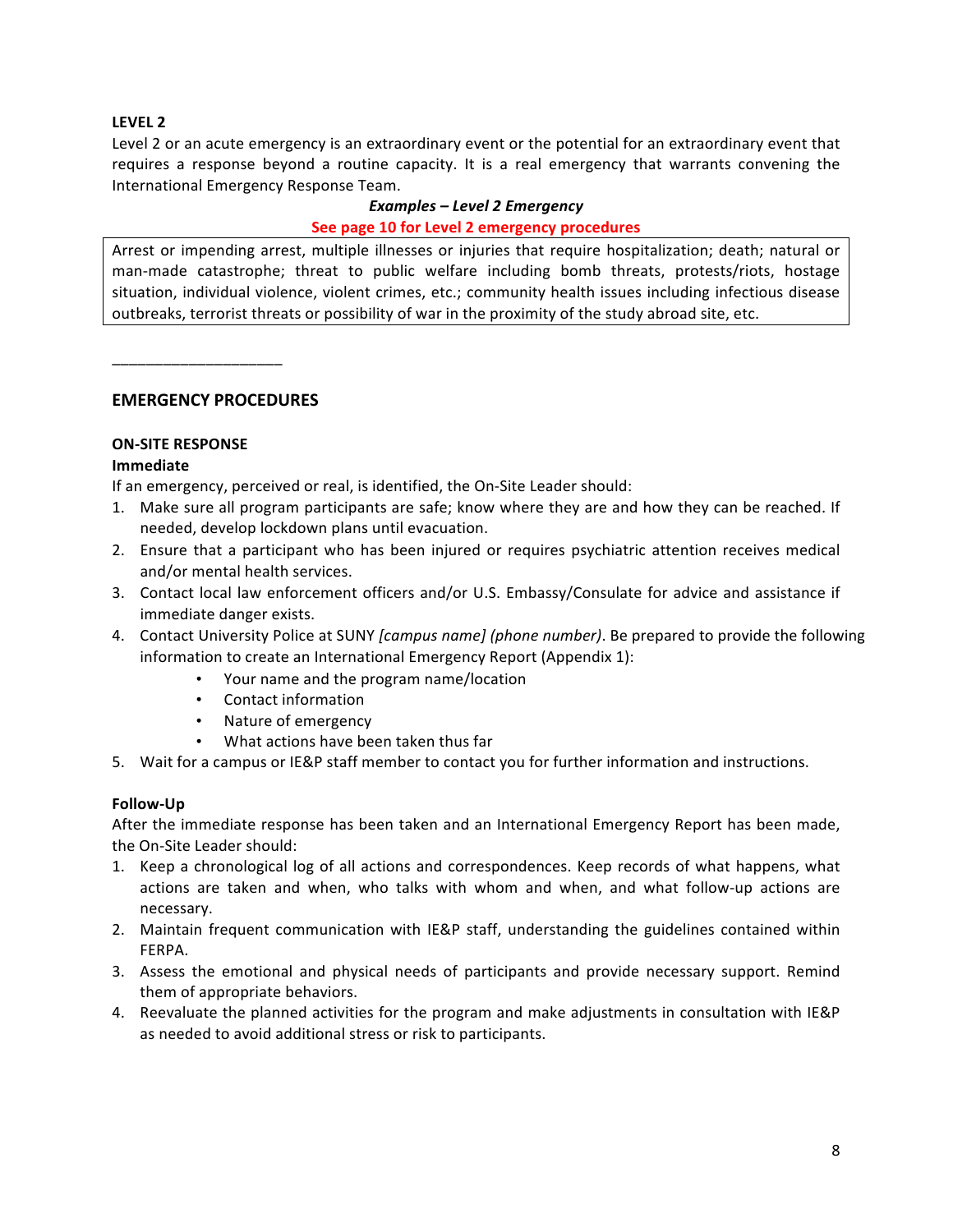## **CAMPUS RESPONSE**

## **Information Gathering and Emergency Assessment**

- 1. University Police receives an emergency call from abroad and generates an International Emergency Report (Appendix 1).
- 2. University Police contacts senior or reachable IE&P staff member, relays the International Emergency Report, and turns incident over. If IE&P staff are unreachable, University Police will continue with Incident-Specific Questions (Appendix 2).
- 3. IE&P staff with the On-Site Leader, gathers as much information as is necessary to determine what risks, if any, SUNY *[campus name]* students/faculty/staff are facing. IE&P staff will determine the emergency category and proceed accordingly, as outlined below.
- 4. Depending on the type of emergency, IE&P staff should contact a number of sources to assess risk, including SUNY Legal Counsel, HTH Worldwide Insurance, MEDEX Assist, Embassies/Consulates, etc.

**EMERGENCY CATEGORIES & RESPONSE** 

## **Perceived Emergency**

\_\_\_\_\_\_\_\_\_\_\_\_\_\_\_\_\_\_\_\_

- 1. Perceived emergency that has not yet created widespread or persistent rumors:
	- a. Director of IE&P diffuses the situation and reassures concerned parties—inquiries have been made, participants secure, program proceeding normally, welfare provided for participants.
	- b. Director of IE&P ensures that all appropriate members of SUNY *[campus name]* staff and faculty are informed of the situation so that all may respond in a like manner if other inquiries are received.
	- c. Parents may be given the phone number of the embassy staff/unit in charge of handling the case upon request. Caution parents not to try to travel to troubled locations.
	- d. If participants cannot be reassured that they are safe, the Dean of Students works with IE&P staff and the On-Site Leader to decide how to handle the situation, including the financial and academic implications of returning home.
- 2. Perceived emergency has created widespread or persistent rumors and a strong public perception of risk:
	- a. Dean of Students informs senior administration and members of the IERT.
	- b. If appropriate, the On-Site Leader and participants, as well as individuals listed as emergency contacts, are advised about the perceived emergency and the College's response.

## **Real Emergency**

## LEVEL 1 - Non-Acute

- 1. The Director of IE&P consults with the On-Site Leader to decide what specific measures should be taken in responding to the crisis. Any telephone conversations should be well documented.
- 2. Once the appropriate response strategy has been determined, the Director of IE&P, in collaboration with the Dean of Students, communicates with the On-Site Leader and affected participants. This communication contains a detailed description of the course of action they will be required to follow in responding to the crisis. The On-Site Leader sees that all program participants acknowledge receipt of this information, in writing if possible (date and signature). If written acknowledgment from participants is not possible, the On-Site Leader documents having communicated the information to participants. The On-Site Leader sends signed acknowledgements to the Director of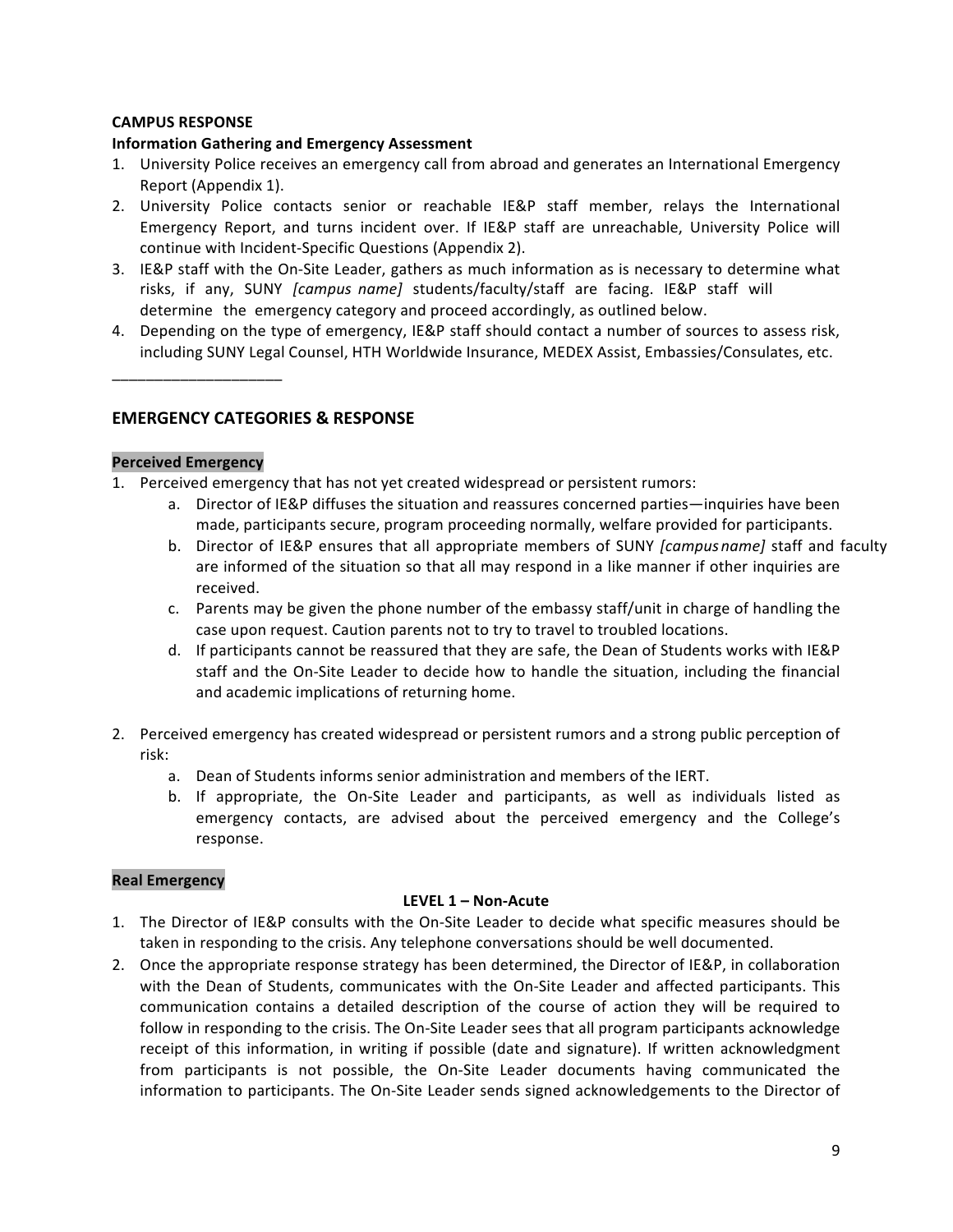IE&P as is practical.

- 3. The Director of IE&P, in consultation with the Dean of Students, takes the following points into account in developing the written course of action:
	- a. Include a reasonable amount of detail in drafting the procedure.
	- b. Reassure participants that everything is being done to insure their safety, security, and wellbeing, and that SUNY *[campus name]* is counting on their cooperation in responding to the crisis.
	- c. Tell participants that while it is not possible to eliminate all risk, SUNY has had experience dealing with emergencies in the past, and that we will work with them.
	- d. As circumstance dictates, either have participants get in touch with individual(s) listed as their emergency contact or tell participants that we are in touch with their emergency contacts.
	- e. Direct participants to stay in close touch with the On-Site Leader to let him/her know of their precise whereabouts throughout the crisis, and to report any suspicious persons or packages to the On-Site Leader.
	- f. Tell participants to follow procedures in responding to the crisis, and to avoid contact with or travel to the affected area (if they are not located at this area).
	- g. Direct the On-Site Leader and participants to remove all signs or any other objects at their location(s) that would call attention to them or to the program.
	- h. Remind participants to keep a low profile, to avoid dress and behavior that will attract attention, to not use pre-labeled luggage tags, to avoid places where Americans are known to congregate, and to keep their opinions vague in the event of unrest.
	- i. Work with students (and parents, with student's permission as appropriate) to discuss alternatives including withdrawal procedures.
- 4. The Director of IE&P, in consultation with the Dean of Students, writes a brief and accurate description of the event and distributes it, with a copy of the written response strategy, to senior administration, including President's Council.
- 5. Once the description has been written and delivered to the above individuals, any media inquiries are directed to the Media and Government Relations Manager.
- 6. The Director of IE&P, in collaboration with the Dean of Students, the Media and Government Relations Manager, and the Study Abroad Coordinator, handles all other requests for information, including those from parents, students, and other members of the SUNY Potsdam community, as appropriate.

#### **Level 2 – Acute**

- 1. The Director of IE&P:
	- a. Contacts the On-Site Leader and other appropriate people abroad and in the U.S. to discuss the response to the crisis. The Director of IE&P in consultation with the Dean of Students, ensures that all appropriate steps are being taken at this point to assure the immediate safety and welfare of the participants. The Director of IE&P informs the staff abroad that the International Emergency Response Team (IERT) is being convened in order to consider what other responses will need to be made.
	- b. Reassures participants/faculty that everything is being done to insure their safety, security, and wellc being, and that SUNY *[campus name]* is counting on their cooperation in responding to the crisis.
	- c. Tells participants that while it is not possible to eliminate all risks, SUNY has had experience dealing with emergencies in the past, and that we will work with them.
	- d. As circumstance dictates, either has participants get in touch with their individual(s) listed as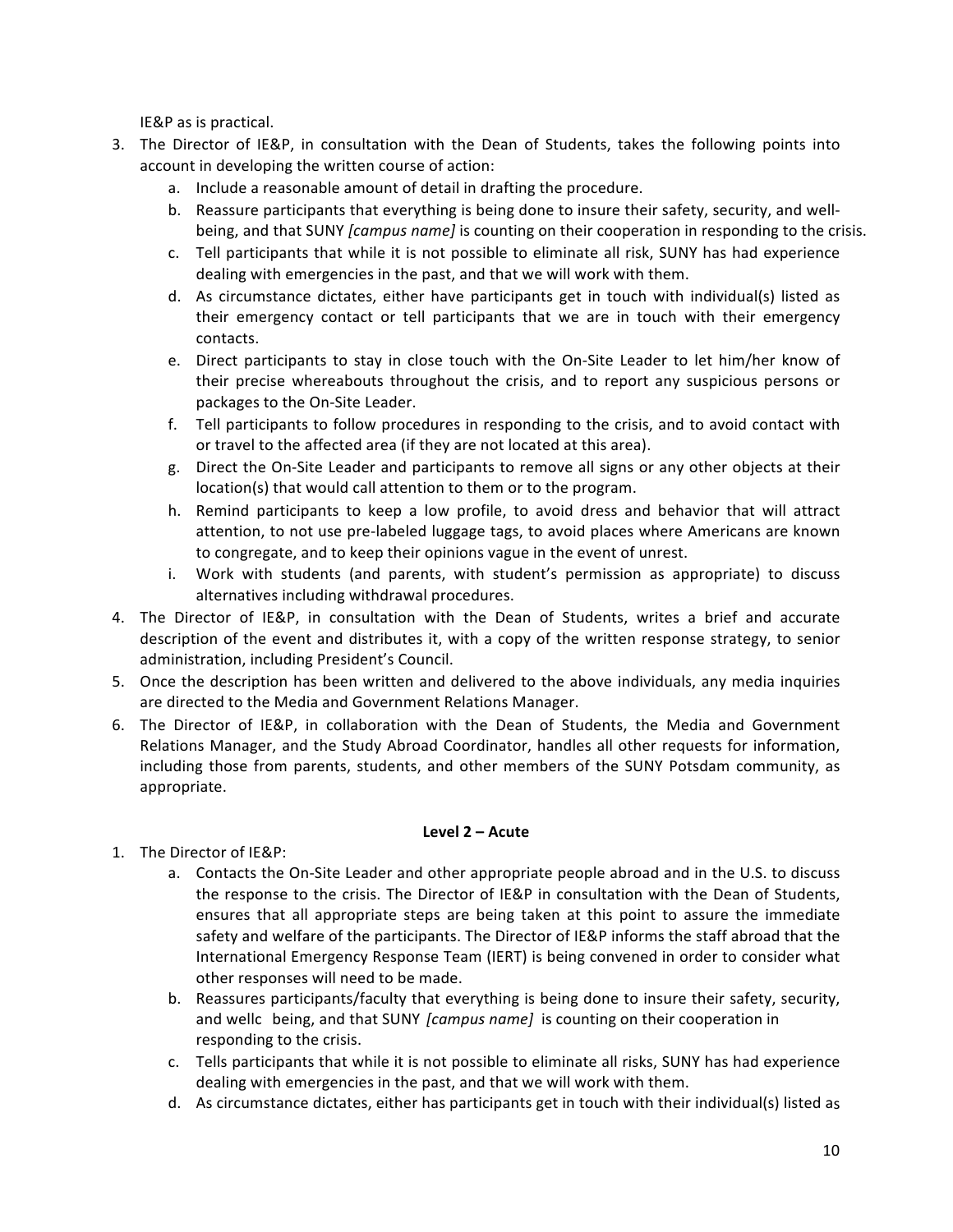emergency contacts or informs participants that the IE&P will correspond with their emergency contacts.

- e. Directs participants to stay in close touch with the On-Site Leader to let him/her know of their precise whereabouts throughout the crisis, and to report any suspicious persons or packages to the On-Site Leader.
- f. Directs participants to follow procedures in responding to the crisis, and to avoid contact with or travel to the affected area (if they are not located at this area).
- g. If necessary, directs the On-Site Leader and participants to remove all signs or any other objects, at the academic location or home stays that would call attention to them or to the program.
- h. If necessary, reminds participants to keep a low profile, to avoid dress and behavior that will attract attention, to not use pre-labeled luggage tags, to avoid places where Americans are known to congregate, and to keep their opinions vague in the event of unrest.
- i. If appropriate, the On-Site Leader provides a description of event and response strategy to the individual(s) listed as emergency contact.
- 2. The Dean of Students convenes the IERT as soon as the Director of IE&P has collected enough information to write a summary of the crisis and the initial response to it.
- 3. The IERT reviews issues relating to the crisis, after which the Director of IE&P communicates with the On-Site Leader and program participants with the same guideline used for the non-acute crisis (See Level 1 - Non-Acute, numbers 2-3, above).

## **Issues for the IERT**

- Nature and extent of crisis
- Imminent danger to participants and staff/faculty members
- Steps already taken to assure safety and well-being
- Considerations of possible steps to be taken:
	- o Review summary of emergency prepared by the Director of IE&P
	- $\circ$  Recommendations about student behavior
	- $\circ$  Question of program suspension, cancellation, and/or evacuation
	- $\circ$  Reliability of communication with participants and staff/faculty abroad
	- $\circ$  Communication with emergency contacts
	- $\circ$  Communication with others (other SUNY campuses, family members, students, and colleagues on campus, etc.)
	- $\circ$  Measures to be taken with the media
	- $\circ$  Counseling of students on and off campus, as appropriate
	- $\circ$  Implications of a return to the United States
	- $\circ$  Refund and withdrawal policies
	- $\circ$  Financial impact on participants and the institution including legal liability and financial aid policies
- If evacuation is necessary, the IERT develops an evacuation plan in consultation with HTH Worldwide (evacuation insurer). The Director of IE&P sends the plan to the Onc Site Leader.

## **Evacuation Plan Considerations**

- Safety of routes and mode of transportation
- Availability of on-site resources
- Ground and air transportation to be scheduled
- Cost of evacuation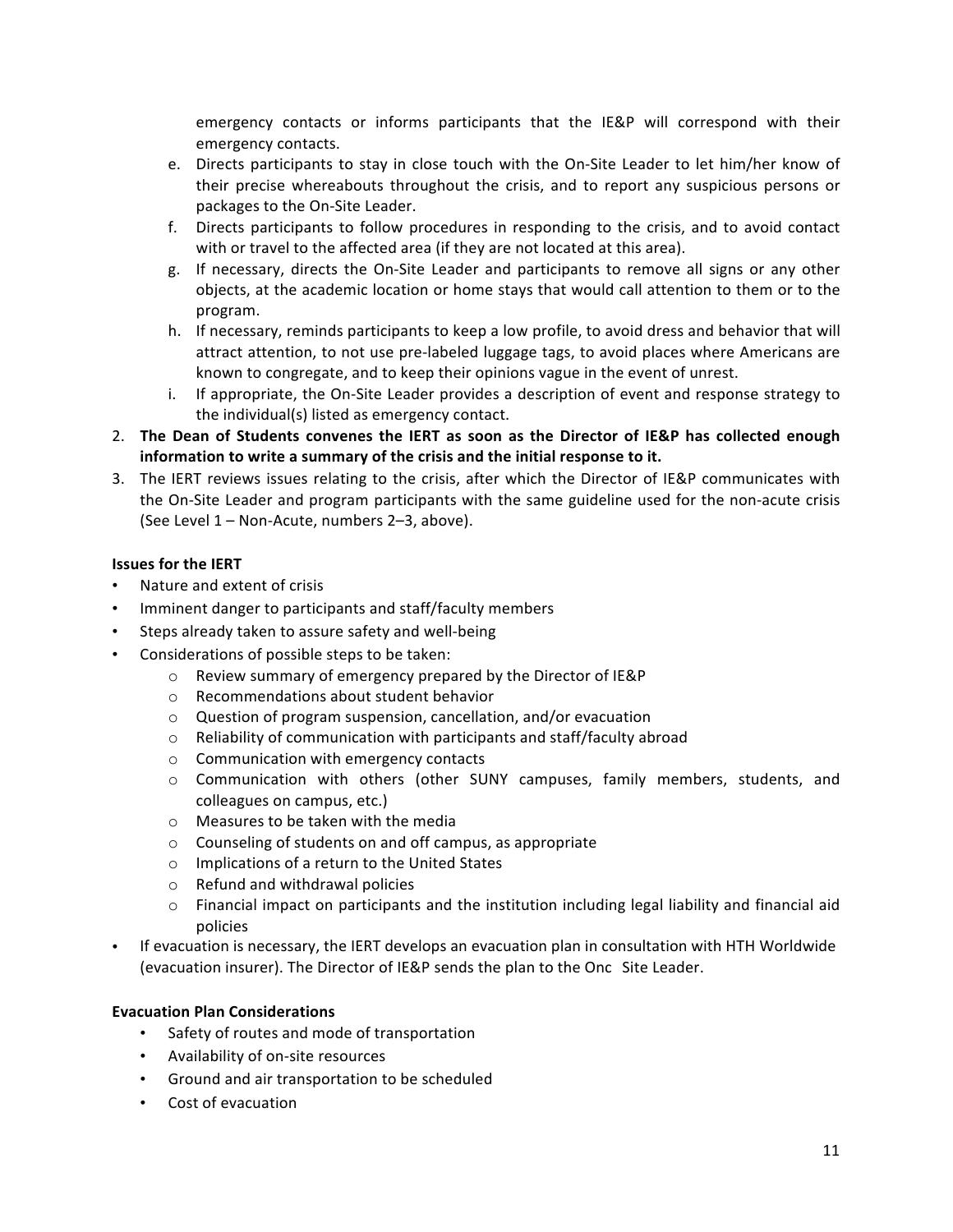- 1. The Director of IE&P, in consultation with the Dean of Students, writes a brief, accurate description of the event and distributes it with the response strategy to all members of IERT.
- 2. The Director of IE&P accepts requests for information from students on the program or their emergency contact individual(s). Other inquiries are referred to the Media and Government Relations Manager.
- 3. If appropriate, the Director of IE&P, in consultation with the Dean of Students, provides a description of the event and response strategy to individual(s) listed as participants' emergency contacts.

## **COMMUNICATION WITH OTHER CONSTITUENCIES**

#### **Media Relations**

\_\_\_\_\_\_\_\_\_\_\_\_\_\_\_\_\_\_\_\_

All media requests are to be directed to the Media and Government Relations Manager. In forwarding these requests, the IE&P or other departments that receive a media inquiry will make every effort to be cooperative. At the same time, let the media know that we need to avoid giving out information that might violate a student's right to privacy. While the Director of IE&P, in consultation with the Dean of Students, is the central hub of information and any information regarding the crisis must be communicated to him/her, the Media and Government Relations Manager will restrict dissemination of information to what the Dean of Students has provided. Social Networking Sites (SNS), such as Facebook and Twitter, are very popular communication vehicles used by many college students, and information can be disseminated at extremely fast pace. While they are useful tools to stay connected with students, especially in an emergency situation, the use of SNS needs to be carefully monitored in order to prevent the spread of false rumors.

#### **Other SUNY Schools**

In the event there are participants from other SUNY schools on a SUNY Potsdam study abroad program, the Director of IE&P is responsible for contacting directors at their home campuses and keeping them informed of the situation.

#### **Emergency Contact Individual(s) in the Event Participants Cannot Be Reached**

If abroad participants cannot be reached due to emergency situation, the Director of IE&P is responsible for contacting the emergency contact individual(s).

\_\_\_\_\_\_\_\_\_\_\_\_\_\_\_\_\_\_\_\_

#### **POST-EMERGENCY PROCEDURES**

General administrative, academic, and financial policies and procedures are outlined in the SUNY Overseas Academic Programs **Agreement and Release for Study Abroad** form (collected from students prior to departure), the Code of Student Rights, Responsibilities and Conduct and the

Undergraduate Catalog and/or Graduate Catalog at SUNY *[campus name]* as appropriate. Upon such instances as voluntary withdrawal, expulsion, temporary/indefinite suspension, or cancellation of the program, these procedures must be followed.

\_\_\_\_\_\_\_\_\_\_\_\_\_\_\_\_\_\_\_\_

We gratefully acknowledge the inclusion of material adapted from these and other sources:

SUNY Cobleskill "International Emergency Plan"

SUNY Purchase "Study Abroad Program Emergency Response Plan"

Ohio University "Emergency Response Guidelines and Procedures"

University of Wisconsin Superior "Emergency Abroad Response Plan"

OSAC Report: Best Practices for Crisis Management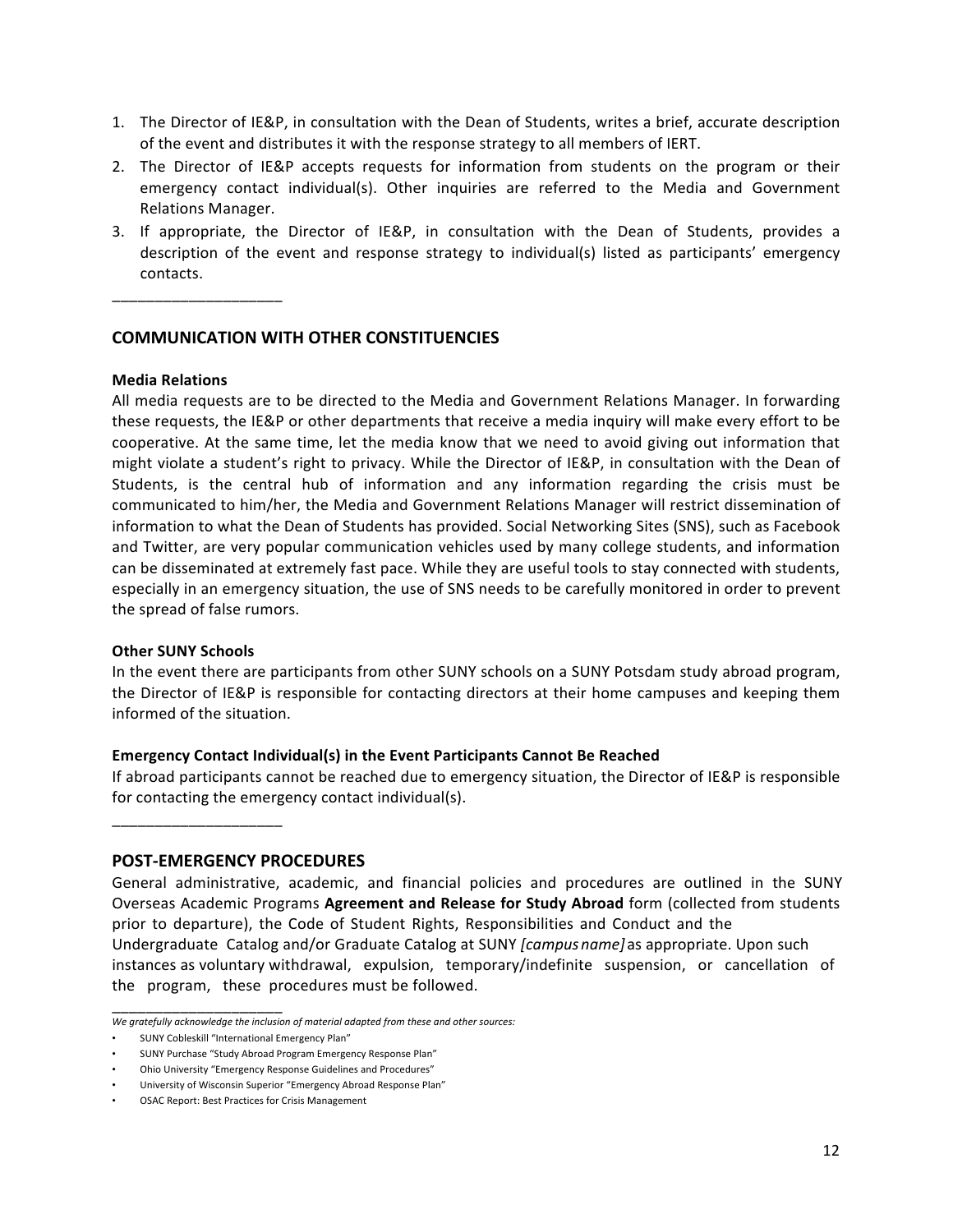## Appendix 1: SUNY [campus name] Study Abroad Program Incident Report

| Student and program names will be kept confidential. Use additional sheets if necessary |                                                                                                                                                                                |
|-----------------------------------------------------------------------------------------|--------------------------------------------------------------------------------------------------------------------------------------------------------------------------------|
|                                                                                         |                                                                                                                                                                                |
|                                                                                         |                                                                                                                                                                                |
|                                                                                         |                                                                                                                                                                                |
|                                                                                         |                                                                                                                                                                                |
|                                                                                         |                                                                                                                                                                                |
|                                                                                         |                                                                                                                                                                                |
|                                                                                         |                                                                                                                                                                                |
|                                                                                         |                                                                                                                                                                                |
|                                                                                         |                                                                                                                                                                                |
|                                                                                         | <u> 1999 - Johann Harry Harry Harry Harry Harry Harry Harry Harry Harry Harry Harry Harry Harry Harry Harry Harry</u>                                                          |
| o Theft                                                                                 | o Assault of Student<br>o Other, please specify:                                                                                                                               |
|                                                                                         | Please describe the incident. Be as specific as possible, including all details. Use additional sheets if                                                                      |
|                                                                                         |                                                                                                                                                                                |
|                                                                                         |                                                                                                                                                                                |
|                                                                                         |                                                                                                                                                                                |
|                                                                                         |                                                                                                                                                                                |
|                                                                                         | SUNY [campus name] Staff/Faculty Completing Report and Contact Information:<br>Please check the appropriate box to indicate the nature of the incident:<br>o Arrest of Student |

Please fax to [fax number] - Office of International Education & Programs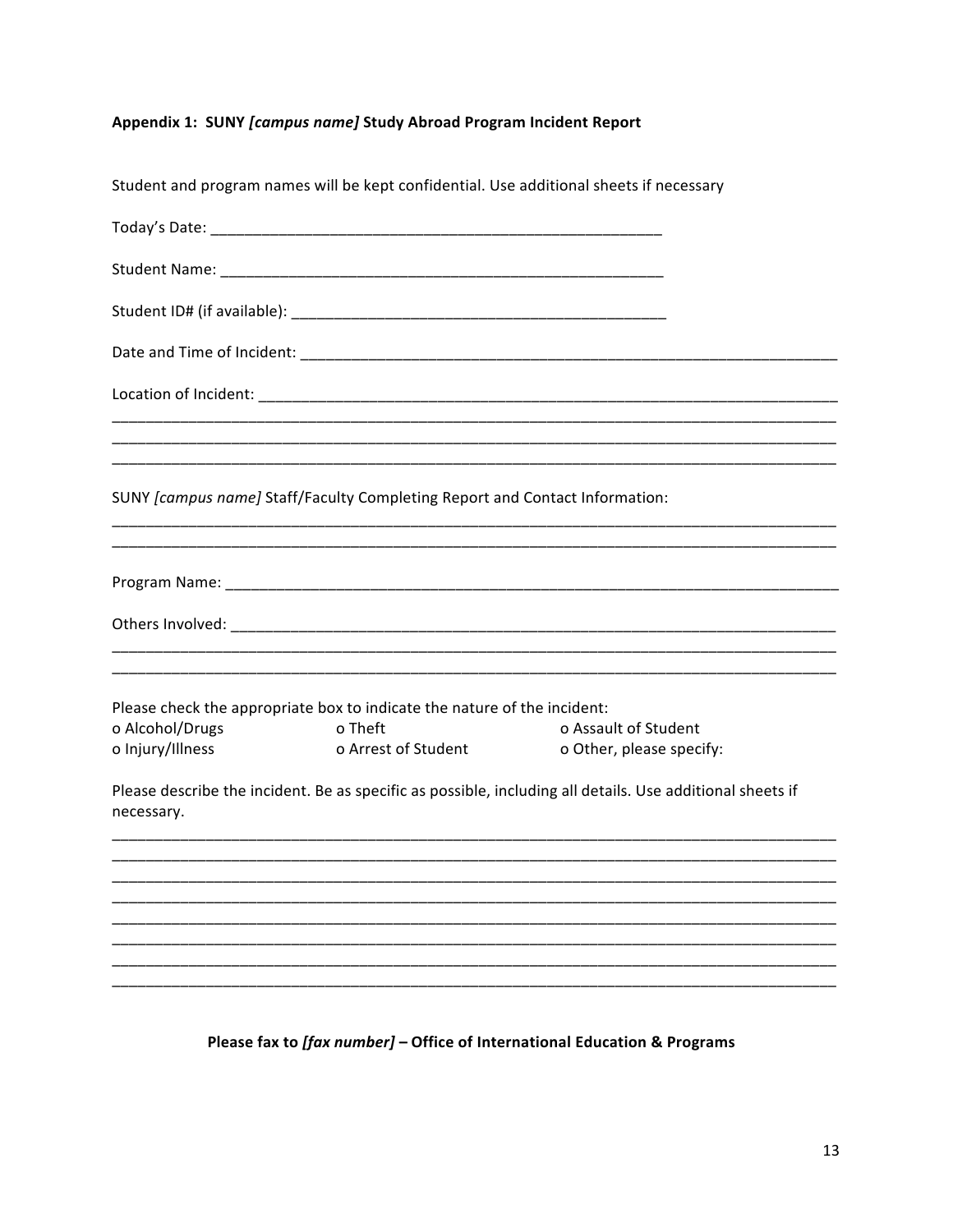### **Appendix 2: Incident Specific Questions**

Contacts in country and on the SUNY *[campus name]* campus should make a careful, chronological

sequence of events (in writing) leading up to, during, and after the crisis.

The following checklist should be used during conversations:

- 1. What event took place? Request a chronological statement of what happened from each person who was involved in or who witnessed the event.
- 2. What is the current physical and psychological condition of the affected participant(s) and leaders?
- 3. Is the LEADER in close touch now with the affected participant(s) and faculty?
- 4. What is the proximity of the event to all program participant(s) and faculty?
- 5. What is the imminent risk to participants and faculty if they remain where they are?
- 6. Are all program participants/faculty, whether directly involved or not, aware of the emergency?
- 7. How are they responding?
- 8. Are adequate food, water and medical attention available?
- 9. Is adequate and secure housing available? How long will this housing be available? What other appropriate housing options available as a backup, if needed?
- 10. Is safe transportation available locally and internationally (land and air)?
- 11. Should students/faculty be evacuated?
- 12. Have you confirmed the list of participants and staff?
- 13. Have you prepared information for notification of families? When, where, how and by whom?
- 14. Who will be the spokesperson to the media?
- 15. What information may and should be dispersed to the media?

#### Resource questions to use when assessing the appropriate type of crisis:

#### **A. Incident-specific issues**

1. SERIOUS ILLNESS:

Where is the victim? What has the on-site response been? What medical treatment has the victim received? Can the victim be adequately treated at the current location? Has the student's insurance been contacted? What is the prescribed treatment? How can the family contact the physician or hospital? Who is the attending physician (if any)? Does the attending physician speak English? Is it possible to arrange contact between the host country physician treating the student and either the student's family physician or SUNY *[campus name]* physician? What is the diagnosis? What is the prognosis?

#### 2. SERIOUS INJURY:

Same as SERIOUS ILLNESS above, but include: What are the details of the accident? Are rescue operations needed? Have they been initiated? Were there witnesses to the accident? If so, obtain signed statement from each witness.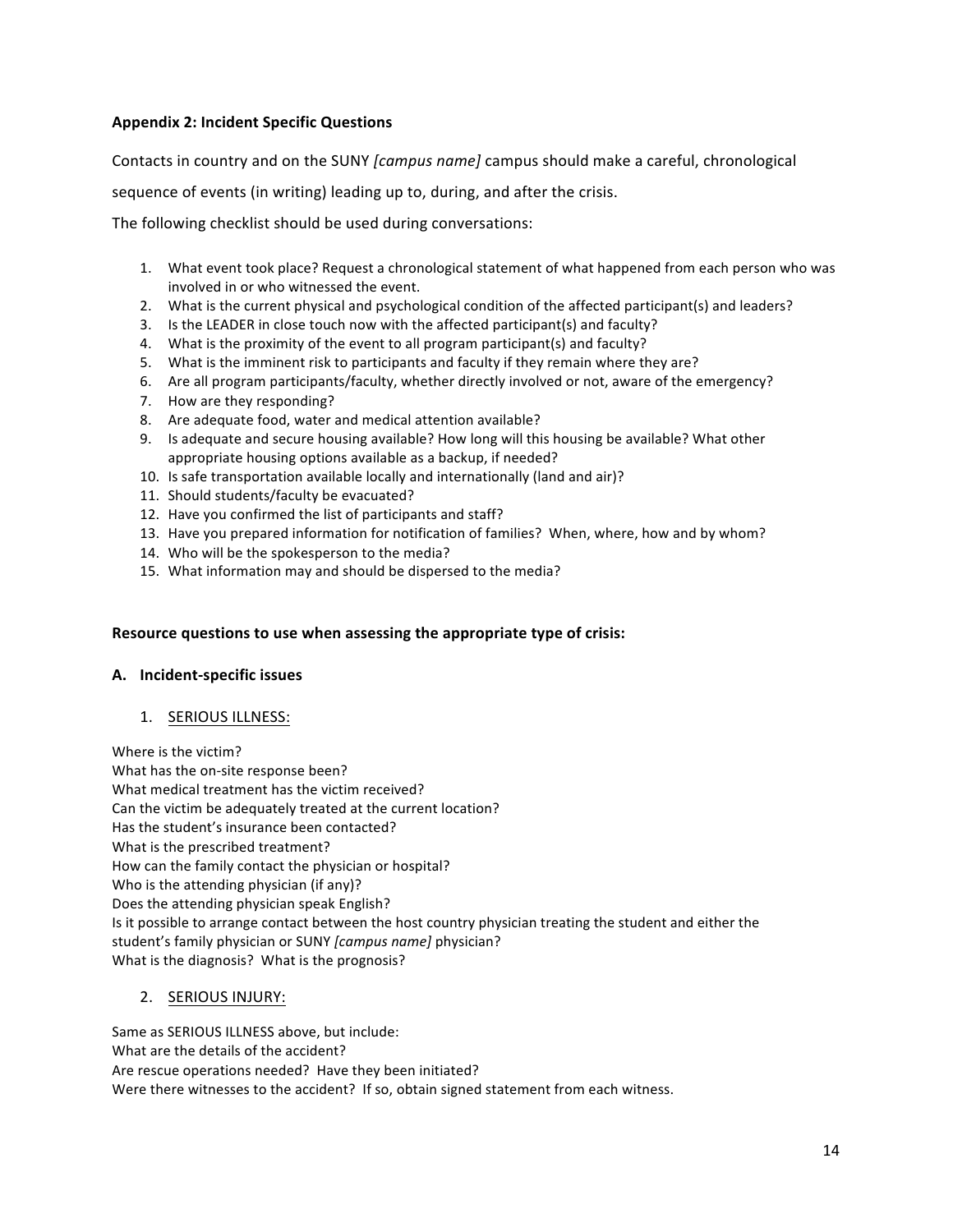## 3. DEATH OF A STUDENT OR FACULTY MEMBER:

What are the details of the cause of death?

What has the on-site response been?

Are other participants at risk (physical or psychological)?

In the case of death of a faculty leader, what arrangements have been made for the students who are still in the host country?

Has the "emergency contact person" or parent/guardian been contacted?

Has the on-site faculty program leader contacted the U.S. Embassy or Consulate?

Has the student's insurance company been contacted to arrange for repatriation of remains?

Has the "emergency contact person" or parent/guardian expressed concerns for performance of an autopsy due to religious reasons? Have these requests been made known to the medical facility or morgue overseas? Have arrangements been made to obtain a death certificate?

Refer to the SUNY *[campus name]* "Crisis Intervention Protocols" document for information on Policy on Responding to a Student Death

#### 4. PSYCHOLOGICAL OR PSYCHIATRIC ISSUES:

Same as SERIOUS ILLNESS above, but include: In what way(s) is the person upset and/or behaving inappropriately? Is the person prescribed medication(s) for emotional difficulties and/or any other medication(s)? What has been done on site? Are they taking the prescribed medication(s)? Is the person a danger to self and/or others? Was there an apparent precipitant for their distress/behavior? Is there a history of previous counseling/therapy?

## 5. SEXUAL HARRASSMENT:

Does victim feel physical threat? What action is necessary to remedy situation? Can the situation be remedied on site? Is counseling available? In English? Consult the SUNY *[campus name]* "Code of Student Conduct, Rights and Responsibilities: Prohibited Conduct" or the SUNY [campus name] "Sexual Harassment and Other Forms of Harassment/Discrimination Policy" for faculty/staff.

## 6. ASSAULT OR RAPE:

Same as SERIOUS ILLNESS above, but include: What are the major details of the incident? Is counseling available? In English? Has appropriate local law enforcement been notified? Were there witnesses? If so, obtain signed statement from each witness. Does victim want to return to the U.S.? Clarify with the victim the degree to which he/she wishes to involve local and university police. Are the victim and the counselor aware of these consequences? Is the accused person a SUNY Potsdam student? A local student or resident? A tourist?

## 7. MISSING PERSONS:

When & where was missing person last seen or heard from? Did the person tell anyone of plans to be absent? Does anyone know or have an idea about where the person went? How was the person travelling? Ex: Alone, by train.